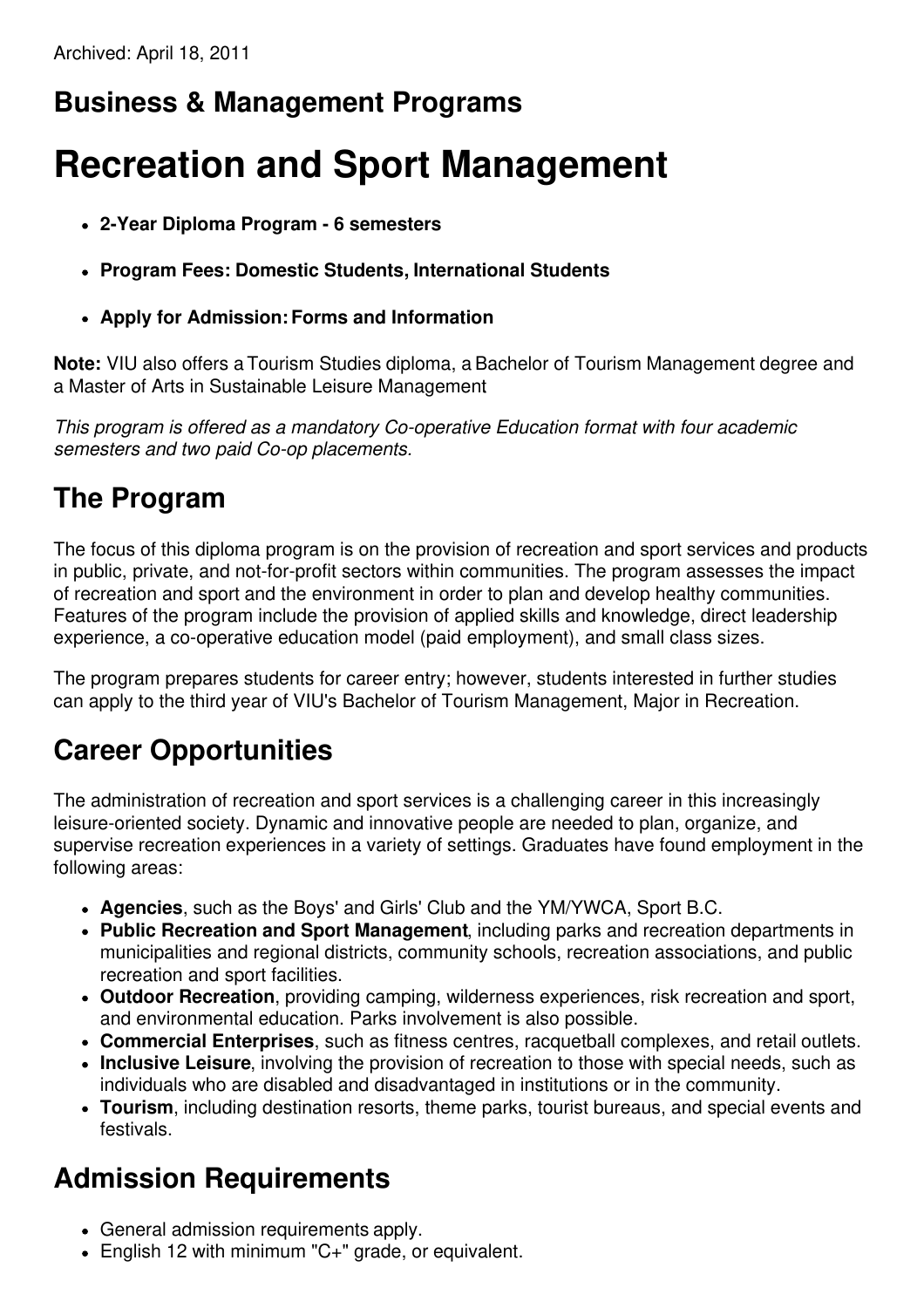- A minimum "C" grade in one of the following: Principles of Math 11, Applications of Math 11, Foundations of Math 11, or Pre-calculus 11, or equivalent.
- Official transcript of grades from high school (and post-secondary institutions where applicable).

#### **Recommendation for Admission**

History of leadership, active involvement in recreation and sport pursuits, and experience working with people of varying ages and interests.

#### **Notes on Admission**

- An interview may be required.
- An assessment test of writing skills may be required.
- Fieldwork may require a criminal record check prior to placement.
- Enrolment in this program is limited. Students who meet or exceed the minimum admission requirements may not necessarily be admitted to the program.
- All new students must participate in a compulsory orientation held early in the Fall semester.

# **Start Date and Application Deadline**

The program starts in September and applications are accepted between November 15 and March 31. For further information regarding late applications and program contacts check the Program Availability List.

## **Co-operative Education**

Under the Co-operative Education format, formal supervised work terms are integrated into the total curriculum on a paid basis. Students will benefit from the experience by:

- relating academic study more effectively to the field of practice;
- developing a clearer career focus;
- gaining valuable practical experience;
- being able to finance a larger portion of their education.

Access to Co-operative Education placements is based on students' GPA (minimum of 2.33 ("C+") is required) and their willingness to work as a team member with faculty and Co-operative Education staff to find appropriate placements.

Students in Co-operative Education work terms pay a fee, which is due during the second month of each work term.

# **Special Expenses**

Co-op fees are due during the second month of each work term.

*All fees and costs are subject to change without prior notice.*

# **Exit Requirement**

Beyond satisfying the academic requirements necessary for graduation, all students must obtain four exit requirements from the categories of *leadership*, *technical training*, or *professional development*. These may be obtained by completing certifications, or attending workshops and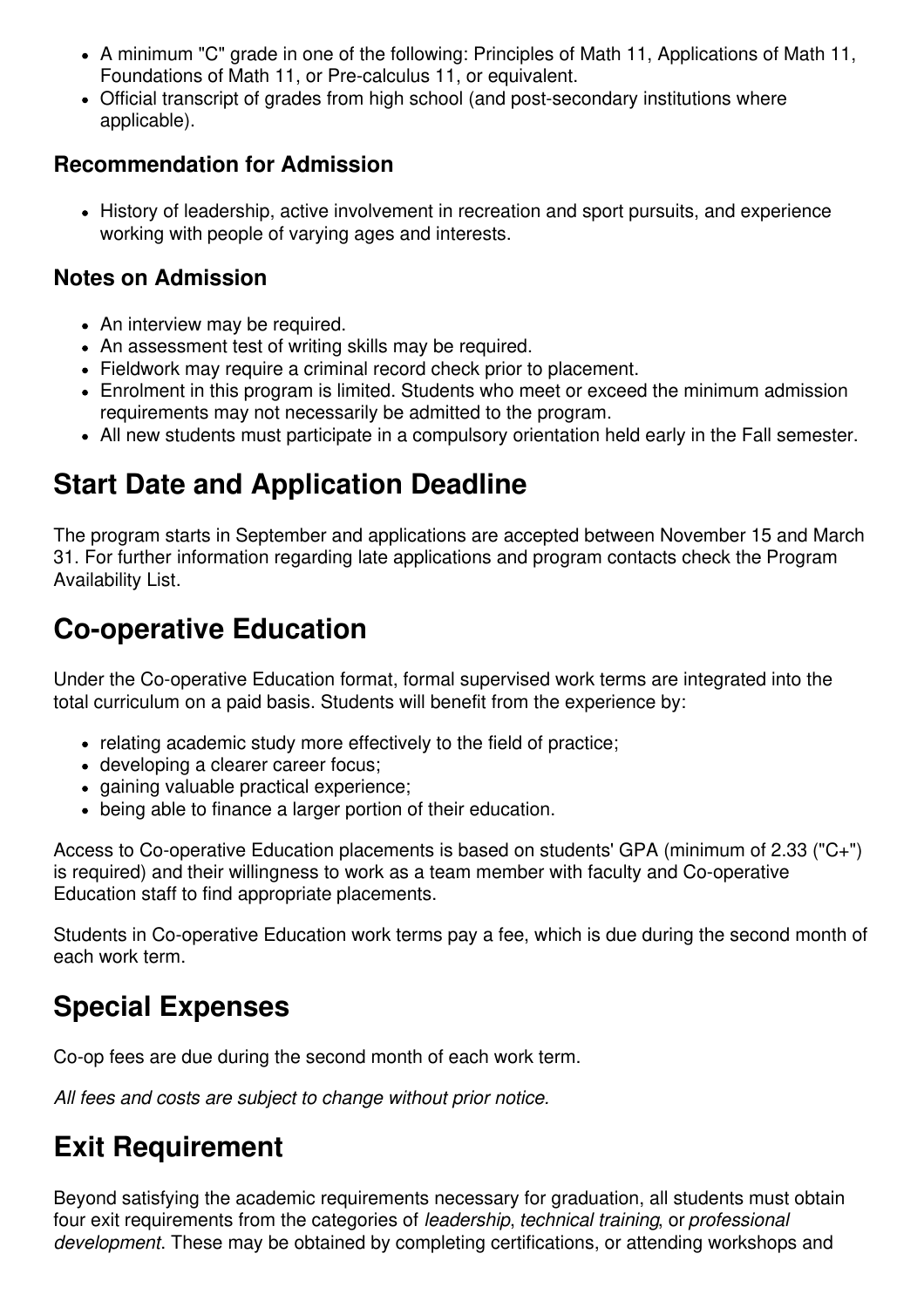conferences from an approved list of options.

## **Further Studies**

Students may continue their education by applying to the third year of VIU's Bachelor of Tourism Management, Major in Recreation program.

#### **Program Outline**

| <b>YEAR1</b>                                                        | <b>Credits</b> |
|---------------------------------------------------------------------|----------------|
| RMGT 100 - (Intro to Recreation and Sport)                          | 3              |
| RMGT 101 - (Intro to Marketing in Recreation and Sport)             | 3              |
| RMGT 110 - (Co-operative Education Preparation)                     | 1              |
| RMGT 153 - (Cultural Issues in Recreation and Sport)                | 3              |
| RMGT 159 - (Environmental Stewardship in Recreation and Sport)      | 3              |
| RMGT 161 - (Leadership in Recreation and Sport)                     | 3              |
| RMGT 170 - (Delivery Systems in Recreation and Sport)               | 3              |
| RMGT 190 - (Programming and Special Events in Recreation and Sport) | 3              |
| <b>ENGL 115 - (University Writing and Research)</b>                 | 3              |
| ENGL 225 - (Business and Technical Writing)                         | 3              |
| * Elective                                                          | 3              |
| <b>Total Credits</b>                                                | 31             |

| Summer                                        | Credits |
|-----------------------------------------------|---------|
| RMGT 109 - (Co-op Education Work Placement I) |         |